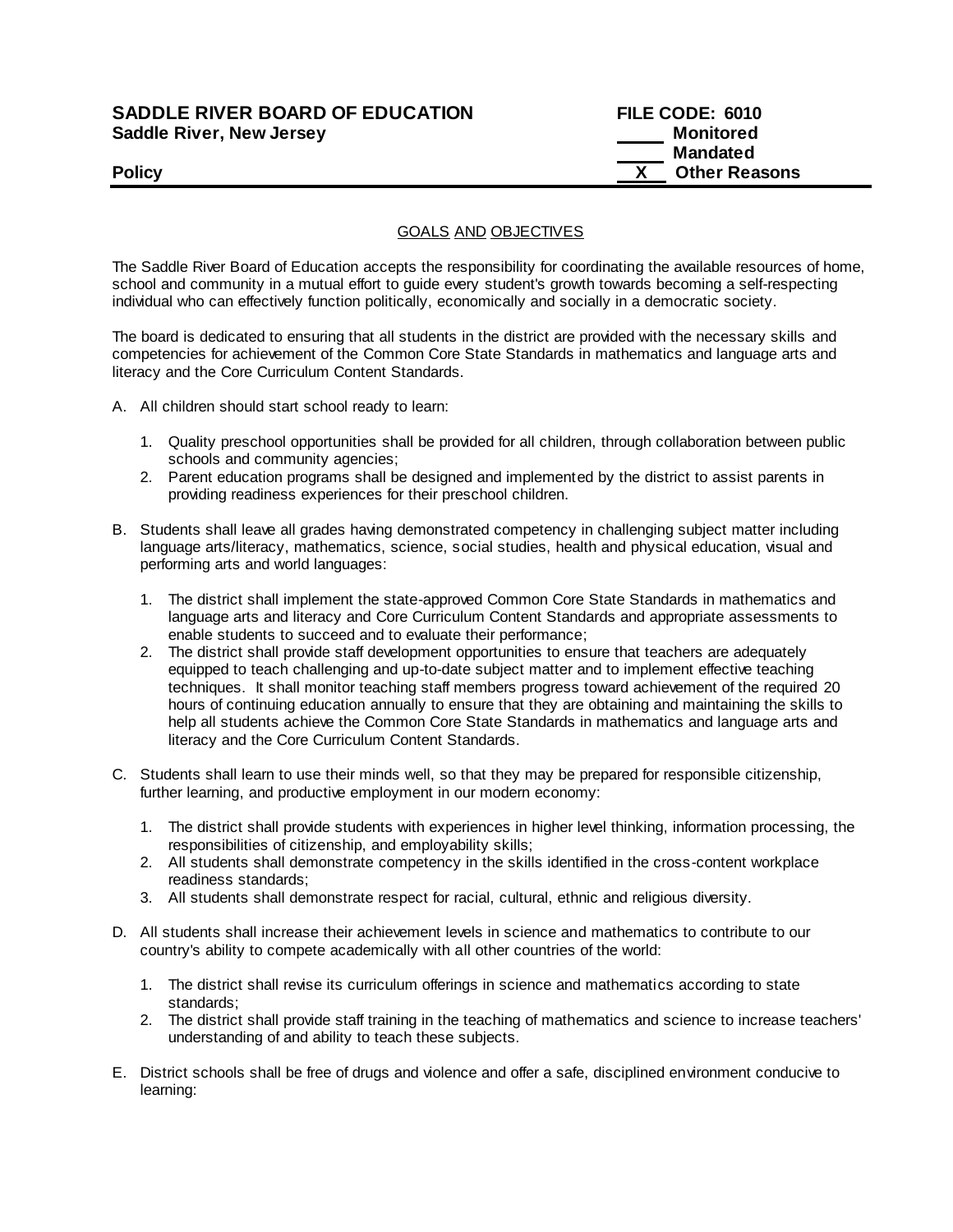## GOALS AND OBJECTIVES (continued)

- 1. The district shall develop partnerships with parents to establish the responsibilities of each to create and maintain safe and healthy educational environments for all students;
- 2. The district shall provide programs and staffing to deal with students at risk;
- 3. The school and community shall expand their cooperative efforts to create drug and violence-free environments;
- 4. All students shall develop a positive view of self and learn to use effective interpersonal skills.

The board shall develop, in consultation with the superintendent and teaching staff members, a written educational plan for the district. This plan shall be reviewed and adopted annually and shall include:

- A. Written educational goals;
- B. An assessment of student needs;
- C. Specific annual objectives based on identified needs and action plans to implement them;
- D. Standards for assessing and evaluating the achievement of objectives;
- E. The establishment of reasonable student minimum proficiency levels in the areas addressed in the Common Core State Standards in mathematics and language arts and literacy and the Core Curriculum Content Standards;
- F. An educational program consistent with these goals, objectives, standards and needs;
- G. Evaluation of student progress.

| Adopted:             | March 2007    |
|----------------------|---------------|
| NJSBA Review/Update: | June 2014     |
| Readopted:           | December 2014 |

Key Words

Instructional Goals and Objectives, Goals and Objectives in Instruction

|                                                   | Legal References: N.J.S.A. 18A:7A-10 | Evaluation of performance of each school                                               |
|---------------------------------------------------|--------------------------------------|----------------------------------------------------------------------------------------|
|                                                   | N.J.S.A. 18A:7C-2                    | Boards of education; establishment of standards                                        |
|                                                   | N.J.S.A. 18A:7F-43                   | Comprehensive Education Improvement and Financing Act                                  |
|                                                   | N.J.S.A. 18A:33-1                    | District to furnish suitable facilities; adoption of courses of<br>study               |
|                                                   | N.J.S.A. 18A:35-1 et seq.            | <b>Curriculum and Courses</b>                                                          |
|                                                   | N.J.A.C. 6A:8-1.1 et seq.            | Standards and Assessment                                                               |
|                                                   | See particularly:                    |                                                                                        |
|                                                   | N.J.A.C. 6A:8-1.2                    |                                                                                        |
|                                                   | through -1.3, -2.1, -3.1, -4.4       |                                                                                        |
|                                                   | N.J.A.C. 6A:9-15.1 et seq.           | Required Professional Development for Teachers                                         |
|                                                   |                                      | N.J.A.C. 6A:23A-1.1 et seq. Fiscal accountability, efficiency and budgeting procedures |
| See particularly:<br>N.J.A.C. 6A:23A-19.1 et seq. |                                      |                                                                                        |
|                                                   |                                      |                                                                                        |
|                                                   | N.J.A.C. 6A:26-1.1 et seq.           | <b>Educational Facilities</b>                                                          |
|                                                   | N.J.A.C. 6A:30-1.1et seq.            | Evaluation of the Performance of School Districts                                      |
|                                                   | N.J.A.C. 6A:32-2.1                   | <b>Definitions</b>                                                                     |
|                                                   | N.J.A.C. 6A:32-12.1                  | Reporting requirements                                                                 |
|                                                   | N.J.A.C. 6A:32-12.2                  | School-level planning                                                                  |
|                                                   |                                      |                                                                                        |

No Child Left Behind Act of 2001, Pub. L. 107-110, 20 U.S.C.A. 6301 et seq.